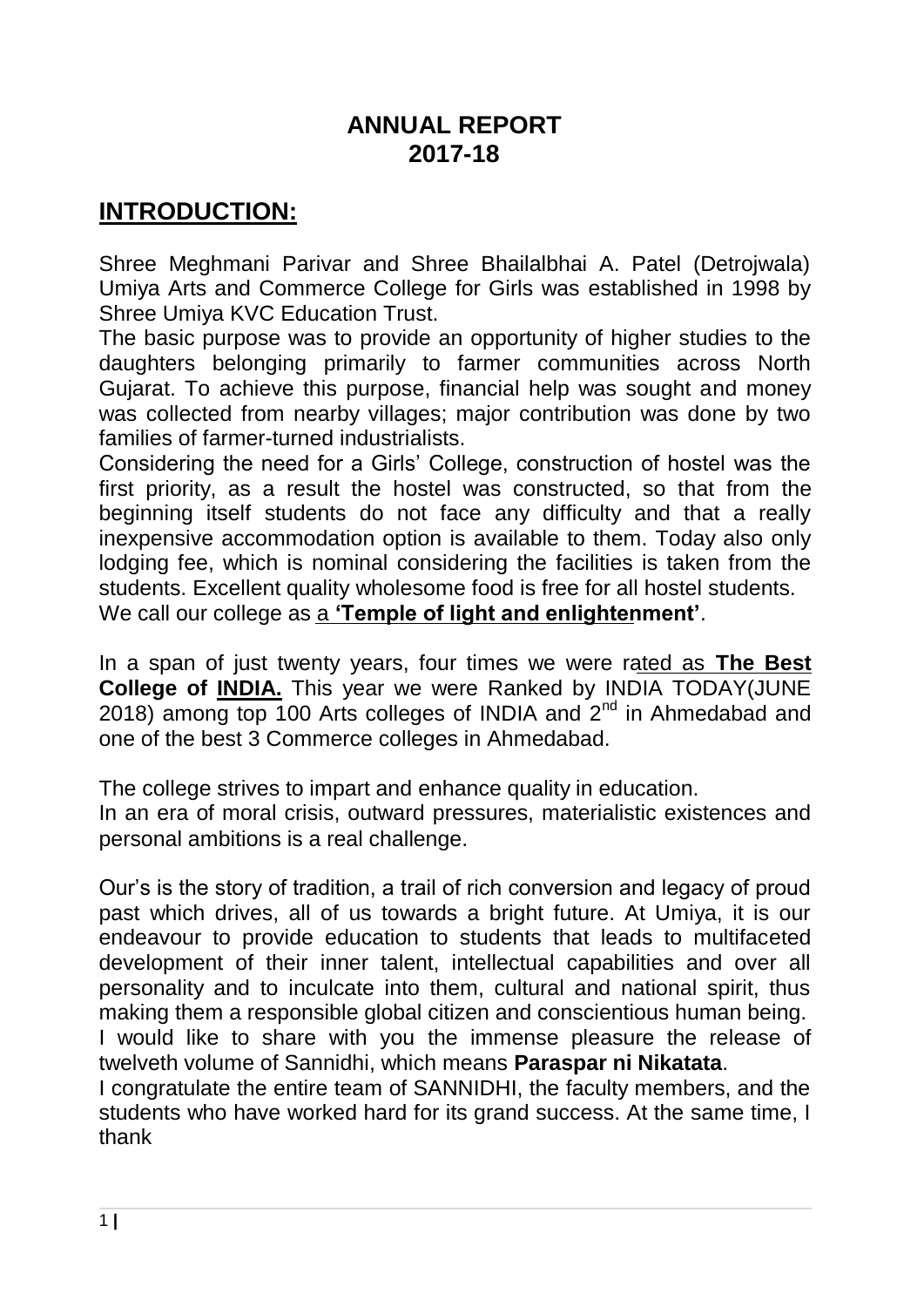all the readers for their appreciable response. I express my gratitude to Umiya Parivar.

We acknowledge the contributions of the management, all teaching and admin staff members, our support staff, students, parents and alumni who have helped us in our efforts, to impart quality education and have contributed whole-heartedly.

# **NEW EVENTS AT THE CAMPUS:**

- The college in 2017-18 had started many new activities under the flagship of C.W.D.C. like have nutritious breakfast. This campaign is started by the students alongwith their education to maintain a healthy life by having nutritious food. This activity is going well with the co-operation of Arts and Commerce Students. ❖
- Ours being a Girls College and being feminine, they have to face many stress in life. So as to overcome them & remain mentally fit, we have started psychological counseling with the help of psychologist Dr. Preetiben Tiwari of RUDMI. This is done on a weekly basis. i.e. Every Friday. ❖
- The students passing out their  $12<sup>th</sup>$  and enrolling for B.A., we had arranged a week long orientation course in which they are informed about the syllabus and the yearlong programmes carried out by the Institute. ❖
- LIC of India conducted a workshop for the students of Commerce. They were made aware of the working of LIC and 74 students appeared for a written examination as well as Personal Interview, out of which 24 students were selected and given 6 months training and absorbed in the insurance business with pay of Rs. 30,000/- per month, with an aim to provide job alongwith study. ❖
- This year, various efforts were taken to reduce the dropout ratio. The number is much lower than every year. ❖
- This year, Entrepreneurship training was given to the students. ❖
- This students participated in KAYAS Know About Your Administrative System. A 10 days course on which the Speaker Shri O.P. Sharma shared valuable information regarding the proper Communication at different levels to solve the day to day life problems. This was a short term course in which 72 students participated and were awarded certificates for their successful participation. ❖
- As a part of CSR Activity TCS (Tata Consultancy Service) had given six month training to third year students for communication skills. ❖
- Placement cell provided proper employment for the Meritorious and ❖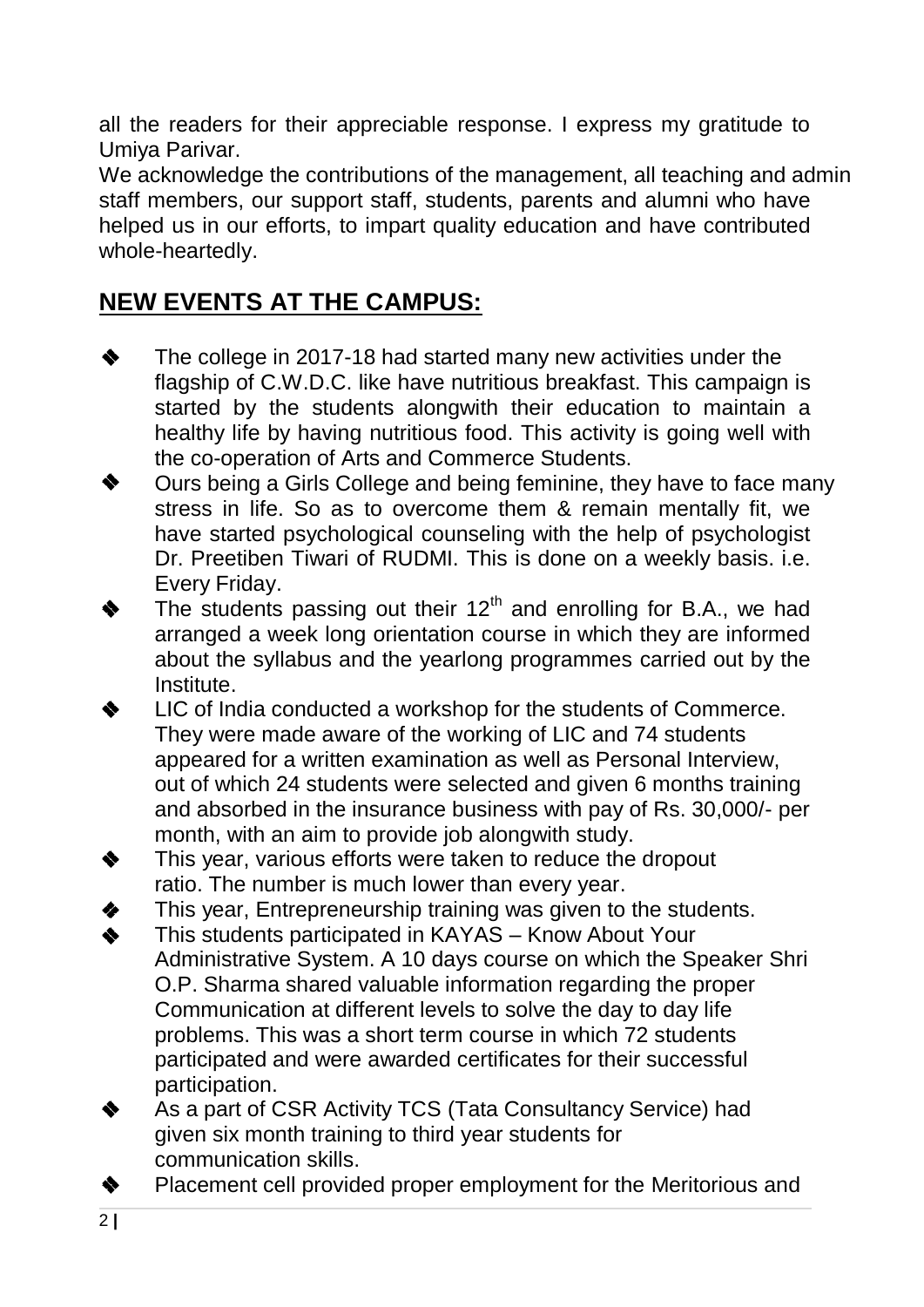Needy students. The companies which provided job opportunities are as follows:

| No.            | Name of<br>the Co. | <b>Participate</b><br>d<br><b>Students</b> | <b>Selected</b> | <b>Salary</b> |
|----------------|--------------------|--------------------------------------------|-----------------|---------------|
|                | <b>LIC</b>         | 74                                         | 24              | 30,000        |
| $\overline{2}$ | Dange<br>e<br>Dums | 99                                         | 09              | 10,000        |
| 3              | <b>TCS</b>         | 76                                         | 06              | 16,000        |

- 'Change your Image and Change your Life', was a short term course introduced this year. This Course was conducted by RUDMI in which 193 students took part. Speakers were Dr. Abrar Ali Saiyad, Dr. Iti Shukla, Dr. Sangeeta Ghate, Shri Chandra Mauli Pathak, Dr. Mandaben Parikh, Dr. Preeti Tiwari. The speakers presented how a persons image can be changed and through which their life can be drastically changed, giving illustrations through Audio/Video and in an interesting way. It was an interactive session. Students also presented a brief report about this course. ❖
- A sanitary pad vending machine was installed by 94.3 My FM for the purpose of preserving women's health and hygiene. My FM 94.3 presented an award to our Institute for taking this initiative. ❖
- Our institute took initiative of forming a Womens Cricket Team. This year the Girls Cricket Team of our Institute won the Cricket Championship conducted by Gujarat University. ❖
- ❖ We hosted Gujarat State Senior Softball tournament. Ten teams from all over Gujarat had participated in it.
- ❖ A Seminar on Film Technology took place in our Institute.

#### **Students Achievements:**

## **No. of Programmes Offered: 06**

# **No. of Final Year Students: 521**

❖ College was presented **Trophy for Best Recruitment** in Colleges by LIC of India.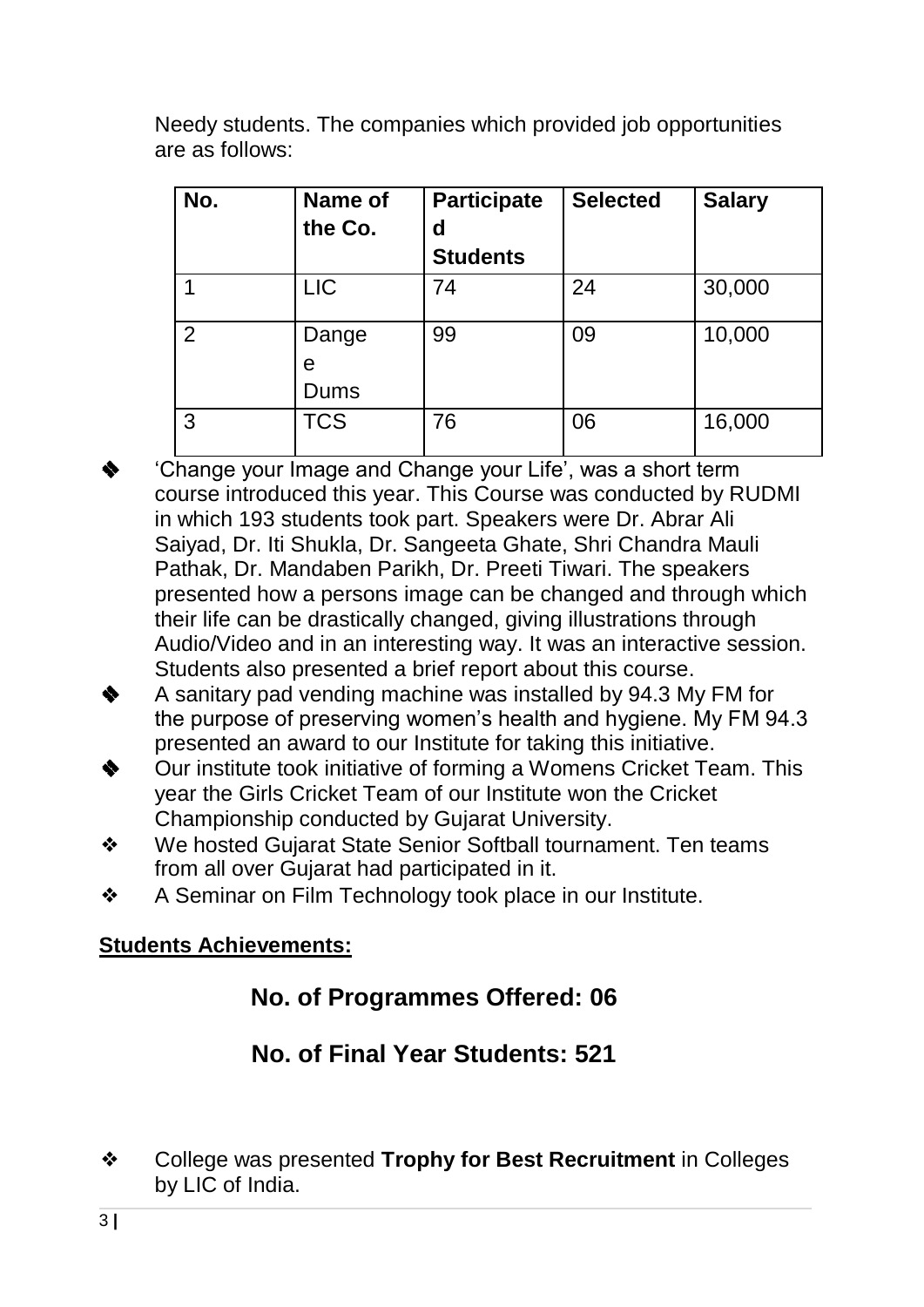- ❖ College was Presented **Trophy for Performance** in Graceful Empowerment of women by 94.3 MY FM.
- ❖ **Seven** students got place in **Top-50** Gujarat University Sem 1 & Sem -3 (Arts) exam.
- ❖ **Ramani Payal** Sem iv (Commerce) student was selected for RDC. She also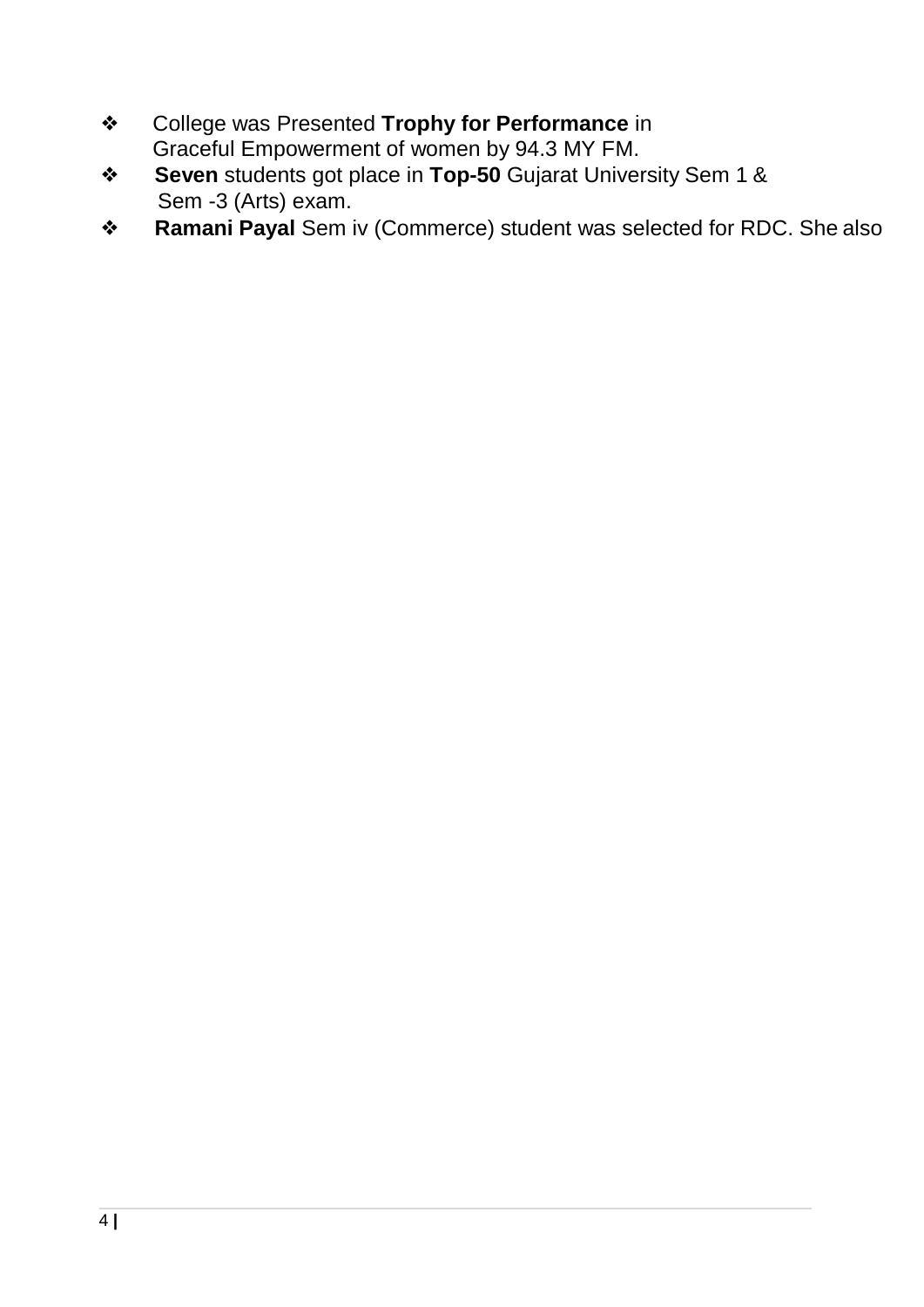appeared in written exam for Defense Services. After getting selected, she appeared for various physical fitness tests as well as interview & got selected as Airman in Air force.

- ❖ **Girls Cricket Team** became Gujarat University Champion.
- ❖ **Girls Softball Team** became Gujarat UniversityChampion.
- ❖ **Girls Powerlifting Team** became Gujarat University Champion.
- ❖ **Girls Kabaddi Team** became Gujarat UniversityChampion.
- ❖ **Atheletics team** won **10 medals** in Gujarat University Athletics Meet.
- ❖ **Girls Softball team** become **1 st Runners up** in Gujarat State Senior Championship.

❖ **Twenty** StudentsWon **7 Prizes** in Streetplay, Rally, Photography, Collage,

Cartooning, Claymodelling & Poster making at Zonal Youth festival at Gujarat University.

❖ **Two** Students Won Prizes in Photography & Collage at Inter Zonal Youth

festival.

- ❖ **Four** Students won total Prize of **Rs. 25,000**/- in Khel Mahakumbh.
- ❖ **College Team** won **First Prize** in Inter College Computer Quiz Competition hosted by our College.
- ❖ **College Team** won **2 Prizes** in intercollege Collage, Antakshri, Competition hosted by Shayona Business School.

❖ **Ramani Payal** won **Gold Medal** in Firing Competition at RDC Camp (NCC)

& **2 Gold Medals** in CATC Camp.

- ❖ **Charoliya Sharmishtha** won **Gold medal** in Firing at CATC Camp.(NCC)
- ❖ **Twenty Two** Students attended CATC (NCC) Camp at NCC head quarters.
- ❖ **Two** Students attended RDC Camp (NCC).
- ❖ **All Nine** Students passed **"C" certificate** exam (NCC)
- ❖ **Twelve** Students appeared for **"B" certificate** Exam (NCC)
- ❖ **Twenty Four** Students got selected as **Advisors** in LIC OF India, **Six** students got selected in Tata Consultancy Services & **Nine** students got selected in Dangee Dums.
- ❖ **Two students** Desai Rupa got **second prize** & Desai Mittal got **Third prize** in inter college on line literature Quiz competition Hosted by Kalol.
- ❖ **Desai Sonal** sem-4 got **First prize** in inter college on line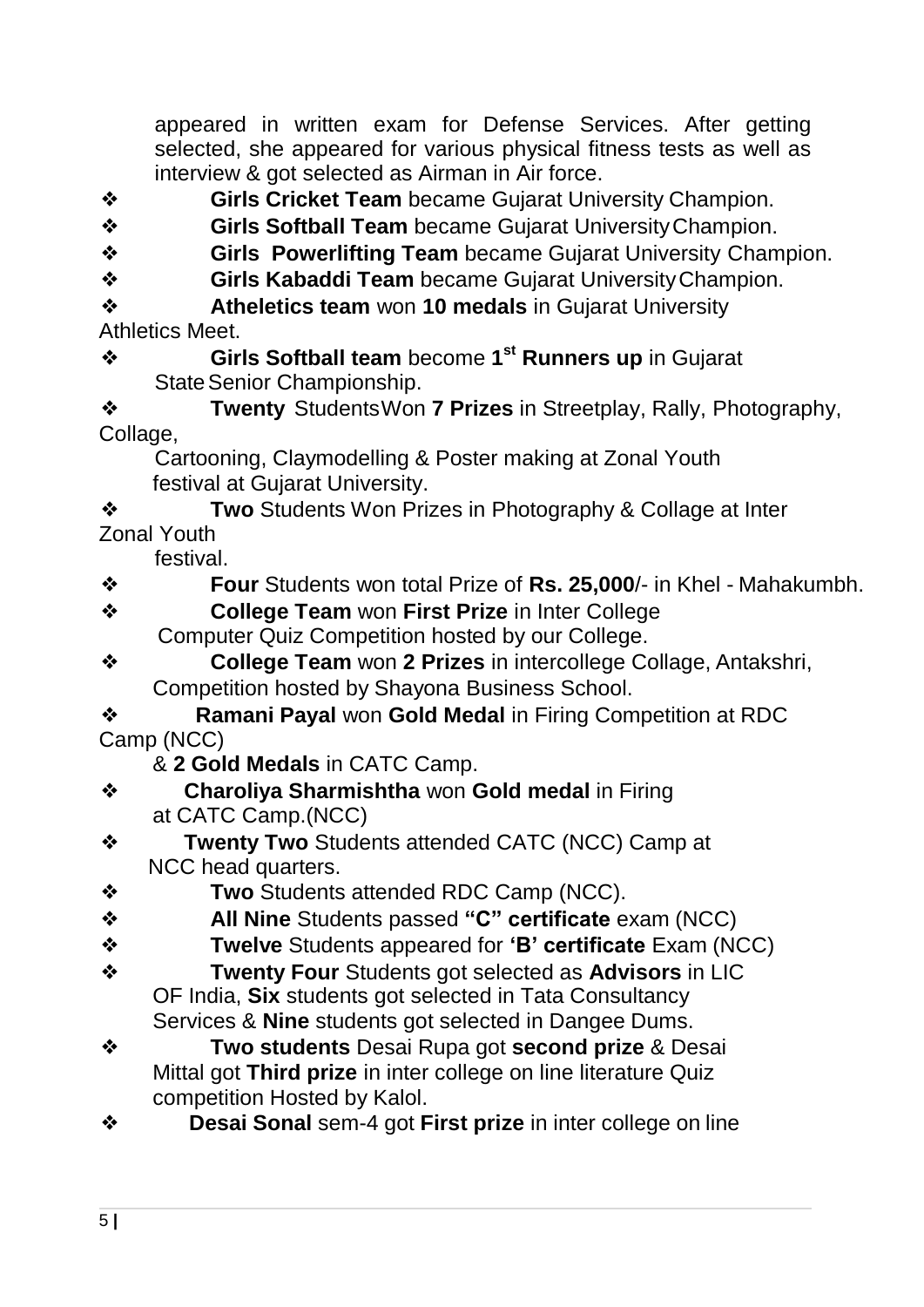literature Quiz competition Hosted by Kalol.

- ❖ **Desai Mittal** sem-2 got **2 nd prize** in inter college on line literatureQuiz competition Hosted by Kalol.
- ❖ **Three Students** got prizes in 7.5 km Marathon at Riverfront on Gujarat Establishment Day. 650 NCC Student had participated. **Zala Poonam** stood **First** & won prize of **Rs.5000/-** along with Certificate.

**Solanki Krinal** stood second & won prize of **Rs.4000**/- along with Certificate.

**Solanki Priyanka** stood Third & won Prize of **Rs. 4000/-** along with Certificates.

❖ **Garala Tanvi** received Campus Ambassador Award for Operating election awareness. Award was presented by Mayor of Ahmedabad.

## **Results:**

|                       |               |              | <b>FIRST</b> |                |                 |
|-----------------------|---------------|--------------|--------------|----------------|-----------------|
| <b>CLA</b>            | <b>GUJ.UN</b> | <b>COLLE</b> | <b>CLASS</b> | <b>DIST</b>    | <b>REMARK</b>   |
| SS                    | I.            | <b>GE</b>    |              |                |                 |
| <b>SEM-1 Arts</b>     | 70.30%        | 92.12%       | 26           | 6              | 4 RANKER        |
| <b>SEM-1 Commerce</b> | 76.46%        | 90%          | 48           | 6              |                 |
| <b>SEM-2 Arts</b>     | 72.34%        | 87.42%       | 25           | 9              | <b>6 RANKER</b> |
| <b>SEM-2 Commerce</b> | 85.35%        | 91.61%       | 70           | 17             |                 |
| <b>SEM-3 Arts</b>     | 72.68%        | 89.09%       | 14           | 3              | <b>3 RANKER</b> |
| <b>SEM-3 Commerce</b> | 63.40%        | 87.32%       | 49           | 15             |                 |
| <b>SEM-4 Arts</b>     | 73.27%        | 91.26%       | 23           | 5              | 4 RANKER        |
| <b>SEM-4 Commerce</b> | 78.98%        | 91.05%       | 82           | 18             |                 |
| <b>SEM-5 Arts</b>     | 70.09%        | 85%          | 22           | 2              |                 |
| <b>SEM-5 Commerce</b> | 67.94%        | 86%          | 77           | 27             |                 |
| <b>SEM-6 Arts</b>     | 61%           | 84.85%       | 24           |                |                 |
| <b>SEM-6 Commerce</b> | 67.92%        | 94.92%       | 96           | 43             | 1 RANKER        |
| M COM. SEM-1          | 89%           | 91.23%       | 49           | 2              |                 |
| M COM SEM-2           | 84.62%        | 85.62%       | 41           | $\overline{7}$ |                 |
| M COM SEM-3           | 94.50%        | 93.75%       | 24           | 1              |                 |
| <b>M COM SEM-4</b>    | 88.13%        | 99.37%       | 12           |                |                 |

#### **Departmental Activities**

**Department of English:**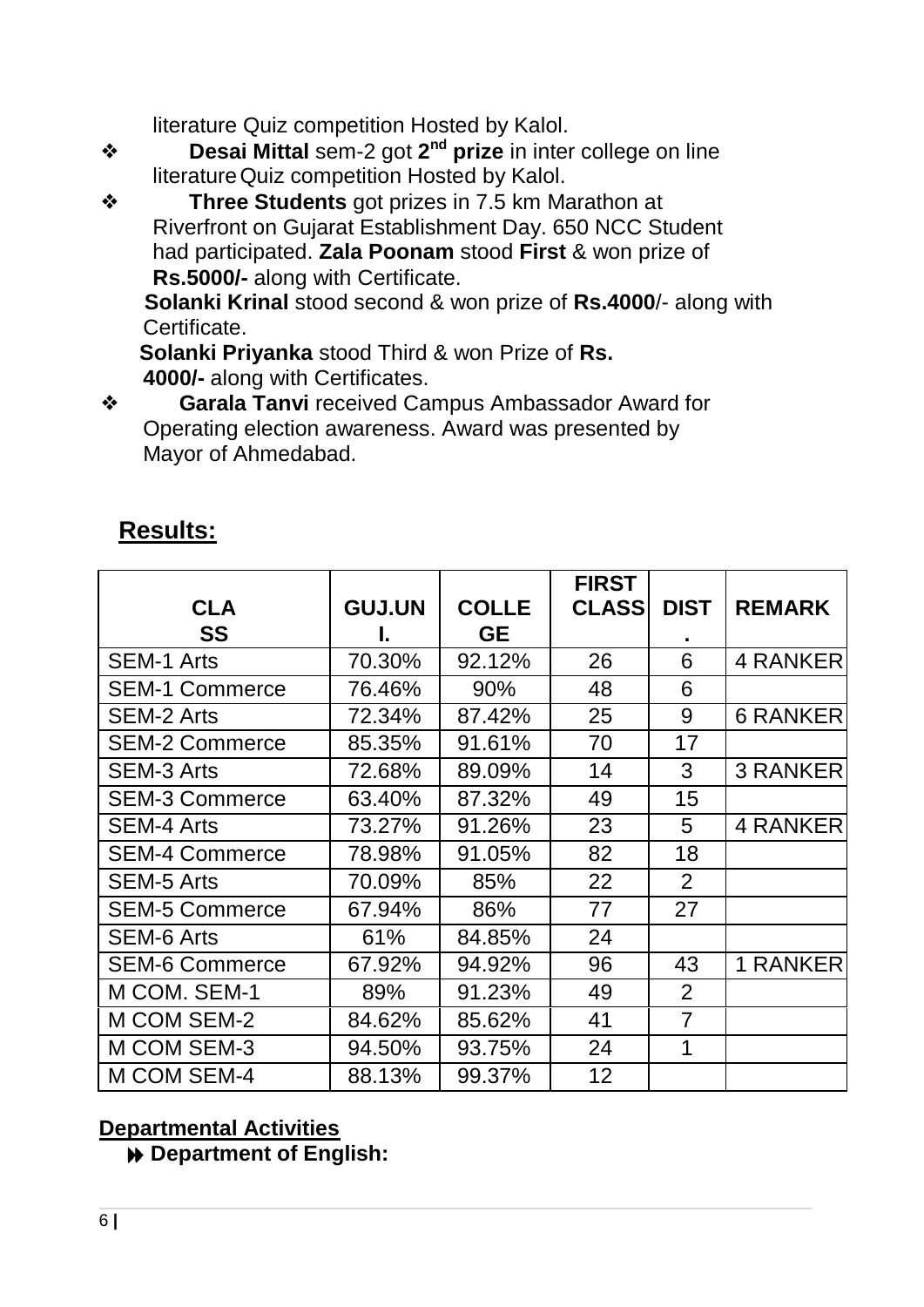- ❖ Had arranged one week orientation for semester 1 students.
- ❖ Students of Arts had attended a seminar on 'Wedding Album' at Shri H.K. Arts College.
- ❖ Attended a seminar on 'Language Learning' at H.L. College of Commerce.
- ❖ Had organized 10 days course on 'Practical use of Grammer'.
- ❖ Organised study Tour at Mahatma Mandir Gandhinagar.
- ❖ Had shown various movies related to the topics in the Syllabus.

#### **Department of Gujarati:**

- ❖ Had arranged one week orientation for Semester 1 students
- ❖ Had invited Shree Manilal H. Patel to deliver lecture on 'Poetry - an important Genre of Literature.'
- ❖ 'Participated in lecture series on 'Expansion of Knowledge' at Samarpan College, Gandhinagar.
- ❖ 'Under Meet Author Programme' had invited Dr. Sitanshu Yashashchandra, & Dr. Satish Vyas.
- ❖ Had arranged for field trip to Bhoje Vidhyabhavan.

#### **Department of Sociology:**

- ❖ Had invited Prof. I.C. Patel(H.O.D., Department of Sociology, Gujarat University) as an Expert to deliver lecture on 'Sociology, Social Service and Social Structure'.
- ❖ Had taken students to visit a NGO named 'Prayas'.
- ◆ A study on 'Sola Police Station', was done by the students.
- ❖ A study on 'Socio-Economic study of Ranakpur Village' was done by the students.
- ❖ A study on 'Vegetable Vendors of Chandlodia' was done by the students. **Department of Commerce:**
- ❖ A lecture on 'Resume writing' was arranged, is which Mrs. Yogita Ahuja was invited as a trainer.
- ❖ C.A., Sureshbhai Shah & C.A. Sunny Shah were invited to deliver lecture on 'Financial Planning for the Youngsters'.
- ◆ Had participated in 'Commerce Idol' competition at C.U. Shah Commerce College, Ahmedabad.
- ❖ Had invited Dr. Gurudatt Japee Department of Commerce, Gujarat University to deliver lecture on 'Preparation for NET – JRF exam.
- ❖ Had taken students for field trip to Akshay patra foundation at Bhadaj.
- ❖ Had taken students to Balaji Wafers at Rajkot.
- ❖ Had taken students to Havmor Icecream Factory, Ahmedabad.

#### **Department of Hindi:**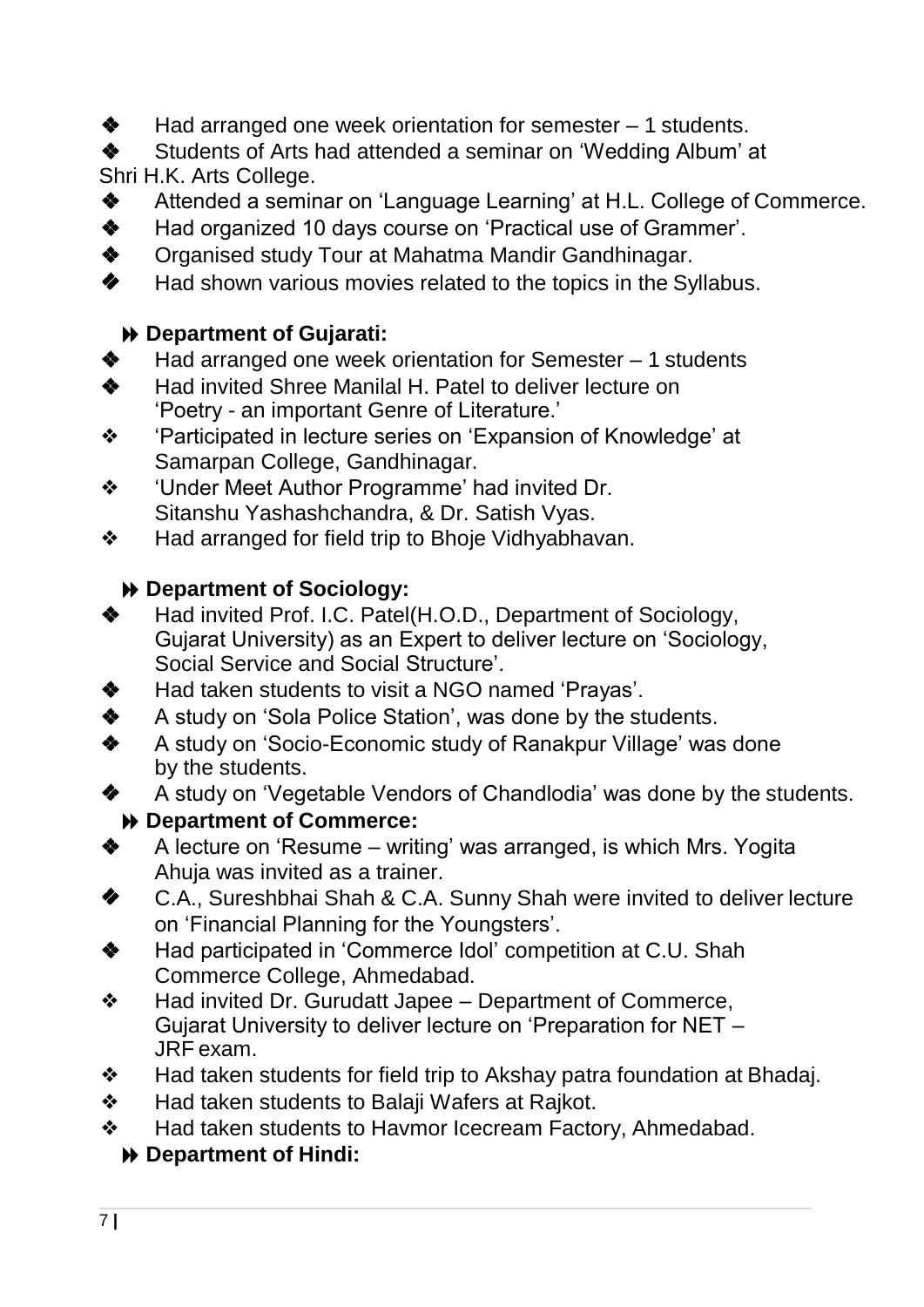- ❖ Had organized one week orientation programme for Semester – 1 students.
- ❖ Had organized various competitions to celebrate Hindi Week.
- ❖ Dr Archana Mishra (Asst. Prof. B.A.O.U.) was invited to deliver a talk on 'Hindi Bhasha ka Mahatva'.
- ❖ Knowledge Questionnaire was developed by the Department.

| No.            | <b>Activity</b>                   | <b>Place</b>                  | <b>Date</b>                               | <b>Class/Students</b>                 | <b>Remarks</b>                                                    |
|----------------|-----------------------------------|-------------------------------|-------------------------------------------|---------------------------------------|-------------------------------------------------------------------|
|                |                                   |                               |                                           | $/$ No. of<br><b>Students</b>         |                                                                   |
| $\mathbf{1}$   | Charoliya<br>Sarmishtra R.        | Ahmedabad                     | $\overline{3-10-17}$ to<br>$12 - 10 - 17$ |                                       | Gold medal<br>in Firing,<br>Electric<br>Pad                       |
| $\overline{2}$ | Ramani Payal                      | Ahmedabad                     | $3-10-17$ to<br>$12 - 10 - 17$            | 1 [attended 4<br>Camps, RDC,<br>CATC) | Gold medal<br>in Firing,<br><b>Dholak</b>                         |
| $\overline{3}$ | C.A.T.C.                          | H.O., Law<br>Garden,<br>A'bad | $10-7-17$ to<br>$19 - 7 - 17$             | 8                                     | 2 Gold<br>medals for<br>Ramani<br>Payal<br>$(B. Com.-4)$          |
| $\overline{4}$ | Charoliya Kajal<br>$\mathbf{R}$ . | Ahmedabad                     | $3-10-17$ to<br>$12 - 10 - 17$            | 1                                     | $1st$ Trophy :<br><b>Bele</b><br>Dance,<br>Singing:<br>Gold medal |
| 5              | C.A.T.C.                          | H.O., Law<br>Garden,<br>A'bad | $1 - 11 - 17$ to<br>$10-11-17$            | $\overline{7}$                        |                                                                   |
| 6              | $\overline{C.A.T.C.}$             | H.O., Law<br>Garden,<br>A'bad | $1 - 2 - 18$ to<br>$10-2-18$              | $\overline{7}$                        |                                                                   |
| $\overline{7}$ | 'B' Certificate<br>Exam.          | H.O., Law<br>Garden,<br>A'bad | $12 - 2 - 18$ to<br>$13 - 2 - 18$         | 12                                    |                                                                   |
| 8              | 'C' Certificate<br>Exam.          | H.O., Law<br>Garden,<br>A'bad | $17-2-18$ to<br>$18 - 2 - 18$             | $\overline{9}$                        | Pass: all $9$<br>students                                         |

# **N.C.C.**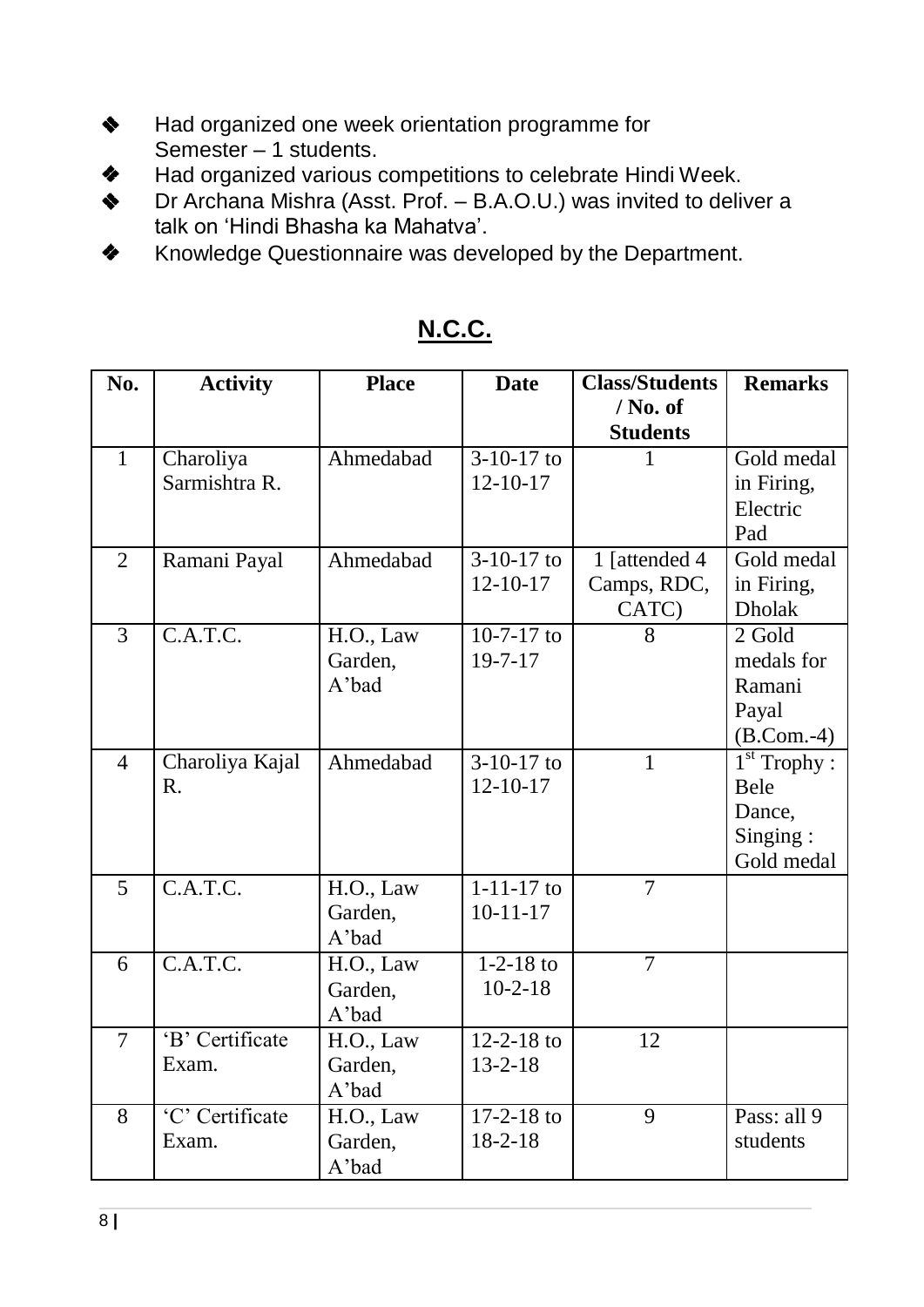|    |                                                                         |                               |                | Zala<br>Poonam got<br>'A' Grade |
|----|-------------------------------------------------------------------------|-------------------------------|----------------|---------------------------------|
| 9  | R.D.C. (IGC)                                                            | H.O., Law<br>Garden,<br>A'bad | 2              | 1 Trophy                        |
| 10 | Rakshabandhan<br>(Rajyapal shri<br>O.P. Kohli,<br>C.M. Vijay<br>Rupani) | Gandhinagar<br>(Rajyasabha)   | $\overline{2}$ |                                 |

# **N.S.S. SARVODAYA**

| <b>No</b>      | <b>Date</b>                        | <b>Plac</b><br>e        | <b>Activit</b>                                                                  | No of<br><b>Student</b><br>$\mathbf{s}$ |
|----------------|------------------------------------|-------------------------|---------------------------------------------------------------------------------|-----------------------------------------|
| 1              | 21-6-2017                          | Guj. Uni. A'bad         | Yogaday celebration                                                             | 50                                      |
| $\overline{2}$ | 21-7-2017                          | Guj. Uni. A'bad         | <b>Voting Card-Voting Awareness</b><br><b>Drive</b><br>& Workshop               | 10                                      |
| 3              | $08 - 01 -$<br>2017                | College                 | <b>Voting Card-Voting Awareness</b><br><b>Drive</b><br>& Workshop               | Each<br><b>Class</b>                    |
| 4              | $09 - 01 -$<br>2017                | Guj. Uni. A'bad         | <b>Voting Awareness Rally</b>                                                   | 10                                      |
| 5              | 18-9-2017                          | Umiya College           | <b>Voting Awareness Drawing</b><br>Competition                                  | 20                                      |
| 6              | $08-05-$<br>2017                   | <b>Dhanera</b>          | Relief work for/at flood Affected<br>Area & People                              | 12                                      |
| $\overline{7}$ | 10/1/2018<br>to<br>18-1-2018       | <b>Noida</b>            | N.S.S. Youth Festival National<br><b>Level Participation by Garala</b><br>Tanvi | 1                                       |
| 8              | 25-1-2018                          | College                 | <b>National Voter's Day Pledge</b><br>Ceremony                                  | <b>Class</b>                            |
| 9              | 17-1-2018<br>to<br>$21 - 1 - 2018$ | Sabarmati<br>Riverfront | Participation in Sabarmati Festival                                             | $\overline{7}$                          |
| 10             | 22-1-2018                          | Thol                    | Seminar on Environment<br>Awareness                                             | 50                                      |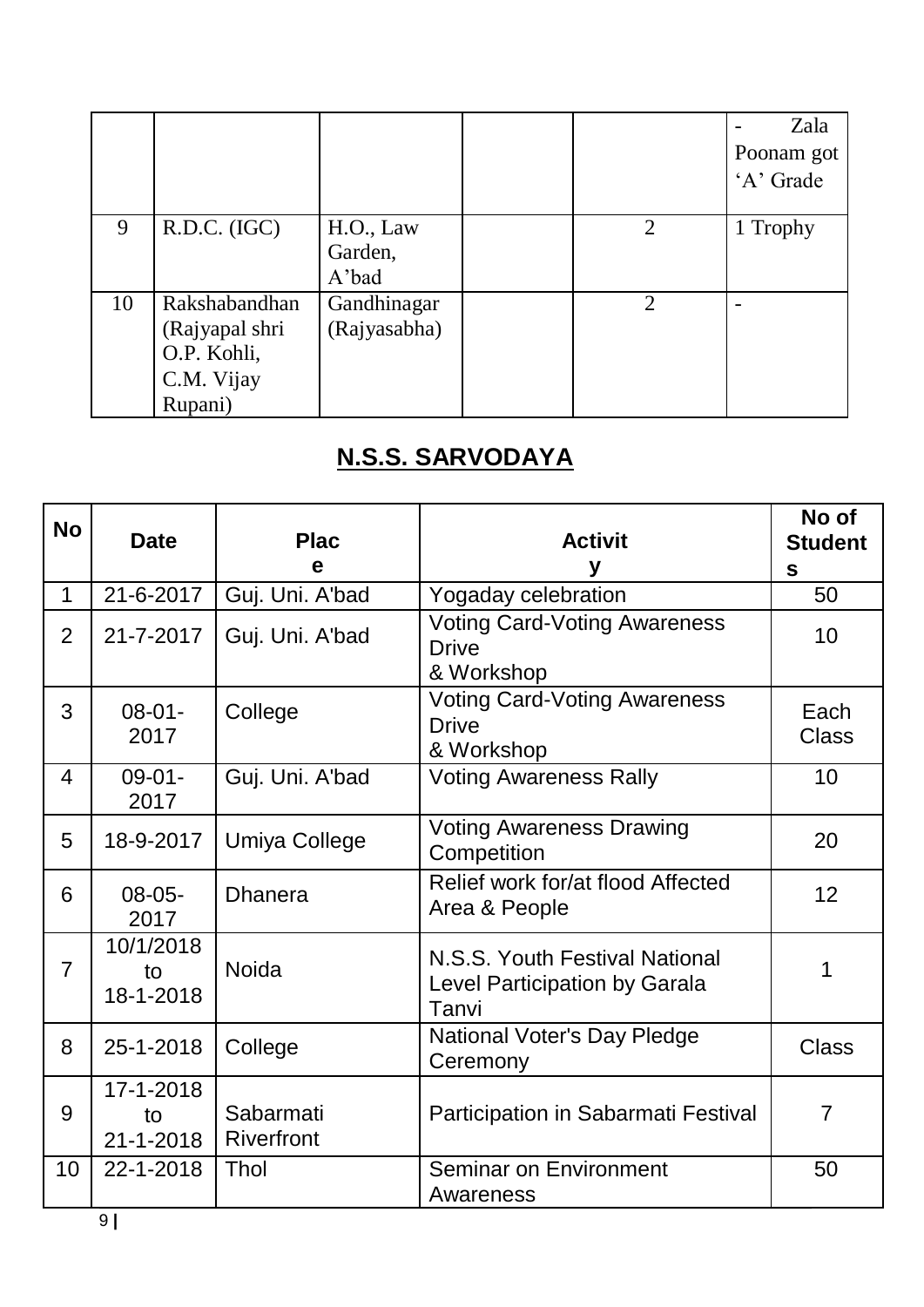| 11 | 26-1-2018   Kalupur |                              | Participation in Human Chain a<br>world<br>Record10 | 10 |
|----|---------------------|------------------------------|-----------------------------------------------------|----|
| 12 | $10 - 04 -$<br>2017 | Jaspur<br>Adopted<br>Village | <b>Cleanliness Drive</b>                            | 20 |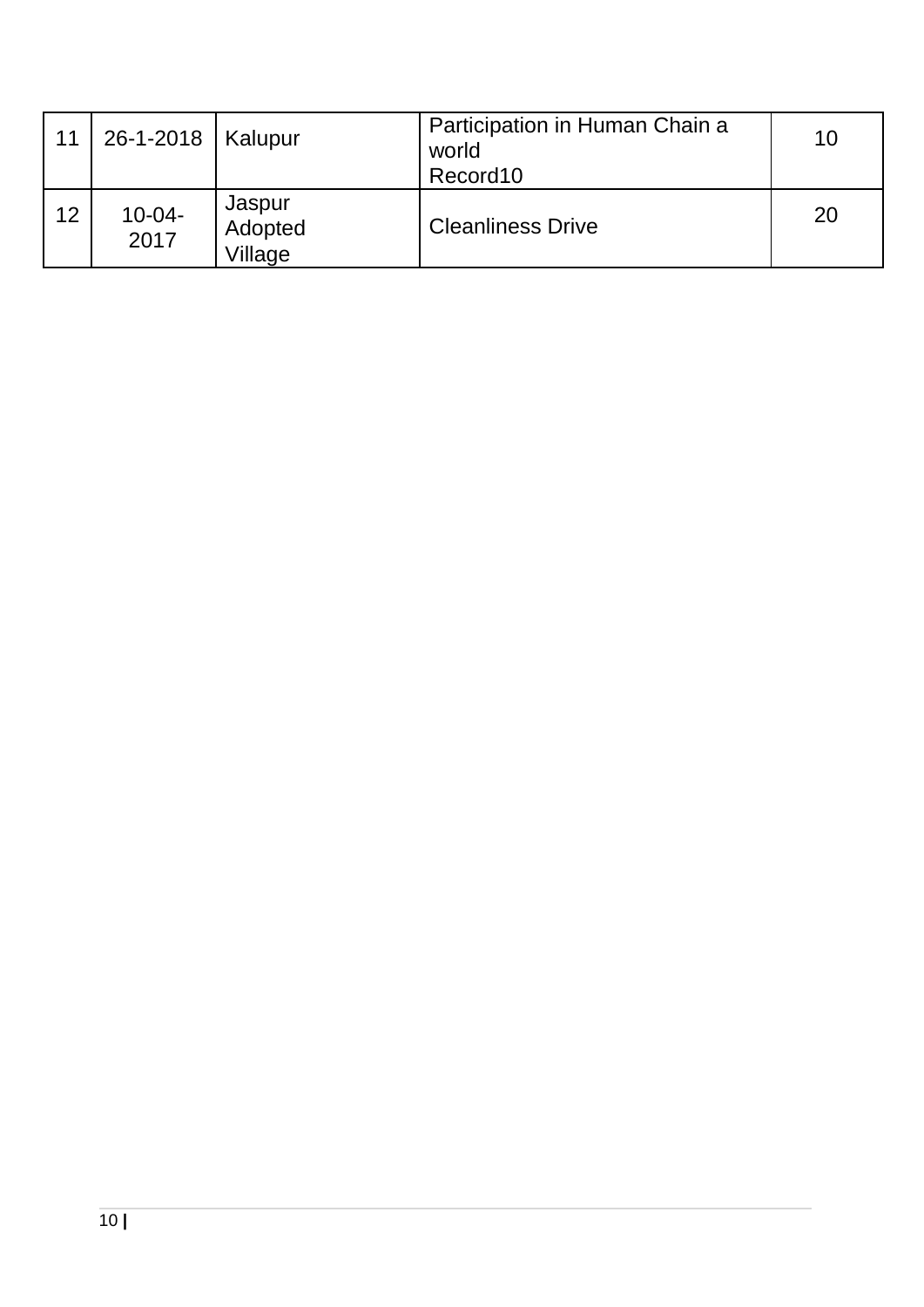| 13 | $12 - 09 -$<br>2017                                         | Jaspur Adopted<br>Village                         | <b>Temple Cleaning</b>                                                     | 20                                      |
|----|-------------------------------------------------------------|---------------------------------------------------|----------------------------------------------------------------------------|-----------------------------------------|
| 14 | 27-1-2018                                                   | Jaspur Adopted<br>Village                         | "Save Girl Child' Rally                                                    | 25                                      |
| 15 | $6 - 1 - 2018$ to<br>12-1-2018                              | Jaspur<br>Gandhinagar                             | <b>Annual Camp</b>                                                         | All N.S.S.<br><b>Students</b>           |
| 16 | 20-7-2017                                                   | College                                           | Guest Lecture on<br><b>Environment Awarness by</b><br><b>Yatriben Baxi</b> | All<br><b>N.S.S.</b><br><b>Students</b> |
| 17 | <b>From</b><br>$23 - 6 -$<br>2017<br>to<br>$23-02-$<br>2017 | Visit to Jivan<br>Sandhya - Old Age<br>Home, Sola | 16 Visits                                                                  | All N.S.S.<br><b>Students</b>           |
|    |                                                             |                                                   | Activities like celebrating Birthday of each inmate Jnamashtami, Navratri  |                                         |

# **C.W.D.C.**

| N <sub>0</sub>           | <b>Activity</b>                                   | <b>Date</b>    | <b>No. of Student</b> |
|--------------------------|---------------------------------------------------|----------------|-----------------------|
|                          |                                                   |                | participated          |
| 1                        | Workshop on Bandhani Making                       | $2 - 6 - 17$   | 75                    |
|                          | <b>Session of Meditation</b>                      | $12 - 9 - 17$  | 254                   |
| $\overline{2}$           |                                                   |                |                       |
| 3                        | First aid Training Programme By Rotari Club:      | $12 - 12 - 17$ | 150                   |
|                          | Gandhinagar (Sonalben & Vaijantiben)              |                |                       |
| $\overline{4}$           | Workshop by RUDMI at American Corner,             | $16-12-17$     | 20                    |
|                          | C.G.Road, Ahmedabad                               |                |                       |
|                          | (Topic: Techniques of Marketing for Small Scale   |                |                       |
|                          | Business)                                         |                |                       |
| $\mathfrak{S}$           | Workshop by RUDMI at American Corner,             | $24 - 1 - 18$  | $\overline{7}$        |
|                          | C.G.Road, Ahmedabad                               |                |                       |
|                          | (Topic: Techniques of Marketing for Small Scale)  |                |                       |
|                          | Business)                                         |                |                       |
| 6                        | Installation of Sanitary Pad Dispenser by 94.3 MY | $6 - 2 - 18$   | 72                    |
|                          | <b>FM RADIO STATION</b>                           |                |                       |
| $\overline{\mathcal{L}}$ | Celebration of International Women's Day: By      | $8 - 3 - 18$   | 225                   |
|                          | <b>Vodafone Charitable Trust</b>                  |                |                       |
|                          | (Topic: Multi Linguistic Scholarship Awareness)   |                |                       |
|                          | Camp) (Speaker: Sharda Raman & Madhuri            |                |                       |
|                          | Mishra)                                           |                |                       |